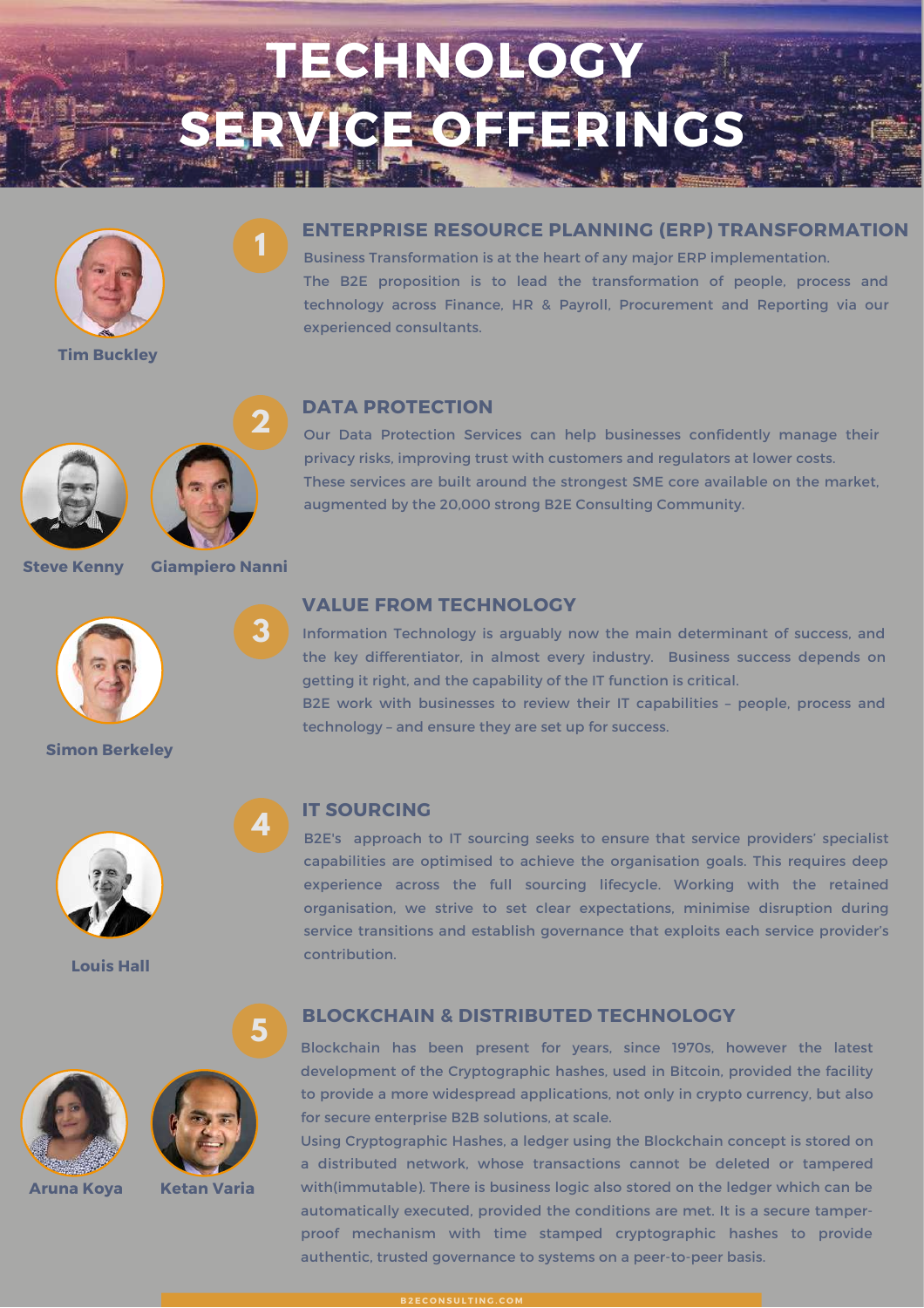# **TECHNOLOGY OFFERINGS CON**



**6**

**Shahid Mahmood**



**Alan Greenwood**



# **Dr. John McCarthy**

### **ENTERPRISE ARCHITECTURE**

B2E Consulting helps clients to envision, plan, develop, and evolve their Enterprise Architecture to achieve tangible business outcomes that activate sustainable benefits through the delivery of pragmatic, cost- effective, streamlined, and valuedriven solutions. In essence, we help Architect the Enterprise.

# **OPEN BANKING & FINTECH SERVICES OVERVIEW 7**

2018 saw the introduction of Payment Services Directive 2 (PSD2) in the UK, which is often also referred to as "Open Banking". This allows consumers to choose to share bank information with 3rd parties and avoids the need to use a credit/debit card or PayPal. Having been involved in a number of FinTechs and start-ups, B2E Consulting is well placed to advise clients on how to identify, explore and exploit the potential business opportunities. We even have our own inhouse FinTech in the Benefits Administration space – our sister company B2E **Technologies** 

### **CYBER SECURITY 8**

In the digital age executives and senior managers need to fully understand what cyber security is and how it impacts upon them and their businesses. Businesses need guidance on the practical steps of incorporating good cyber security practices into their workplaces.

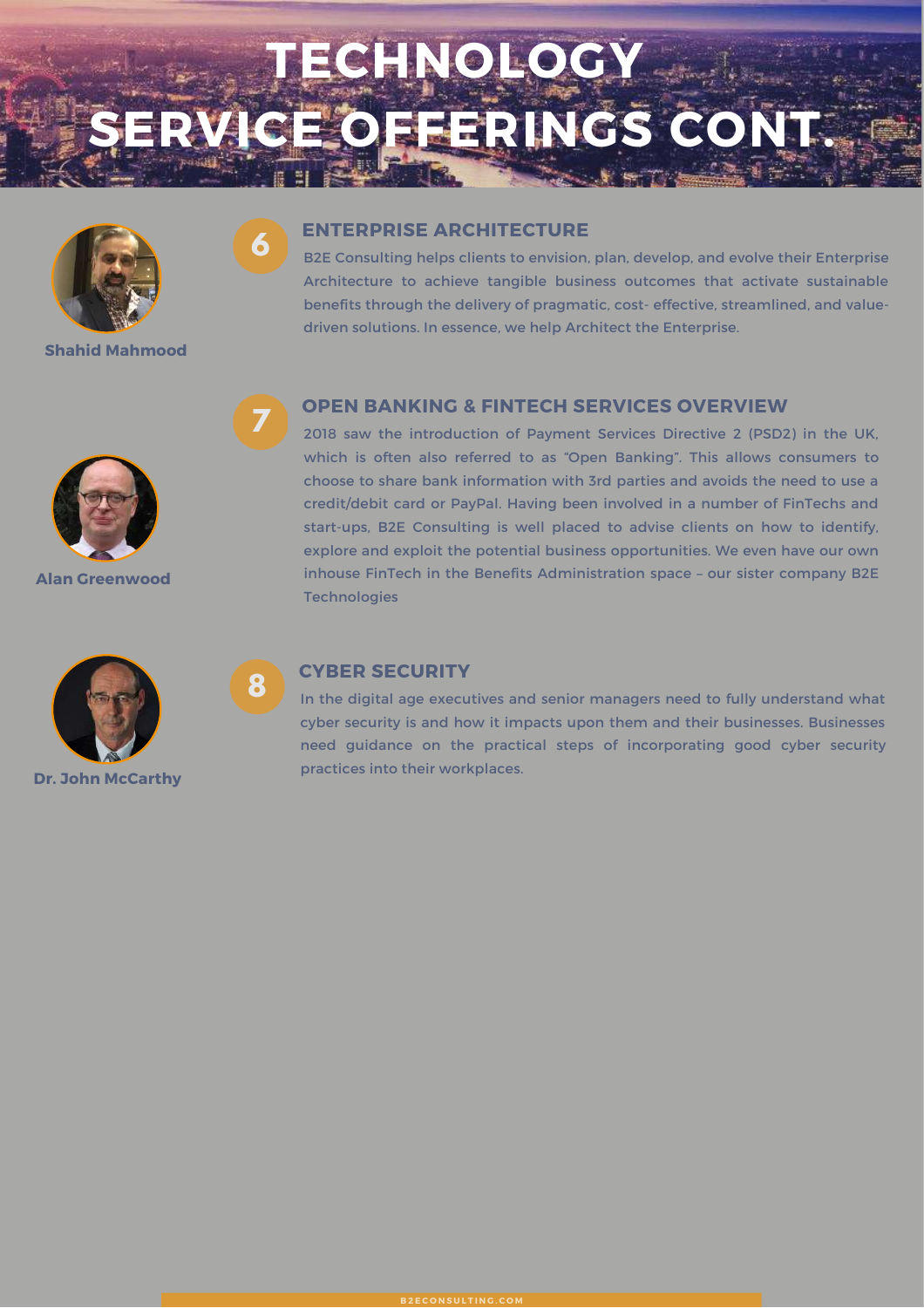# **PROCESS SERVICE OFFERINGS**



**Chris Bassett**



**Mark Fogerty**





**Hugh Abbott**



#### **PROCURMENT**

**1**

**2**

**3**

**4**

**5**

Procurement is a strategic function working to improve an organisation's profitability. Successful implementation can help to streamline processes, reduce raw material prices and costs, and identify better sources of supply of both goods and services. B2E can help organisations meet their strategic roles including profit improvement, achieving savings targets, performance improvements and risk mitigation.

#### **SUPPLY CHAIN**

Supply Chain planning and execution is at the heart of the business performance and the customer experience. B2E has a wealth of Supply Chain expertise with clients on improvement change projects and transformational programmes. We have experience ranging from rapid opportunity assessment, through modelling and detailed design to implementation and delivering ongoing improvements.

#### **COMMERCIALISING FINANCE**

To achieve high performance in a challenging global market, companies more and more are looking to their finance function for commercial insights to support business success. B2E has a wealth of commercial finance expertise gained over many years of working with blue chip companies and public sector organisations on important and transformational programmes. **Mike Thompson**

# **INTELLIGENT AUTOMATION**

Whether you are new to automation or already on your way, B2E an excellent partner for the journey. We have the experience and know-how in automation tools like UiPath, PowerShell and Machine Learning. We differ from our competitors in that we're not hung up on using a particular tool for a particular job – we look at clients' automation needs and supply a solution that works.

# **ORGANISATION DESIGN**

B2E works with our clients to develop design solutions that resolve performance challenges – from organisation-wide scale, through to optimising the performance of specific functions and operating divisions to meet changing market requirements. Our goal is to help ensure that the organisation is aligned with its strategy and key objectives. **Ian Busby**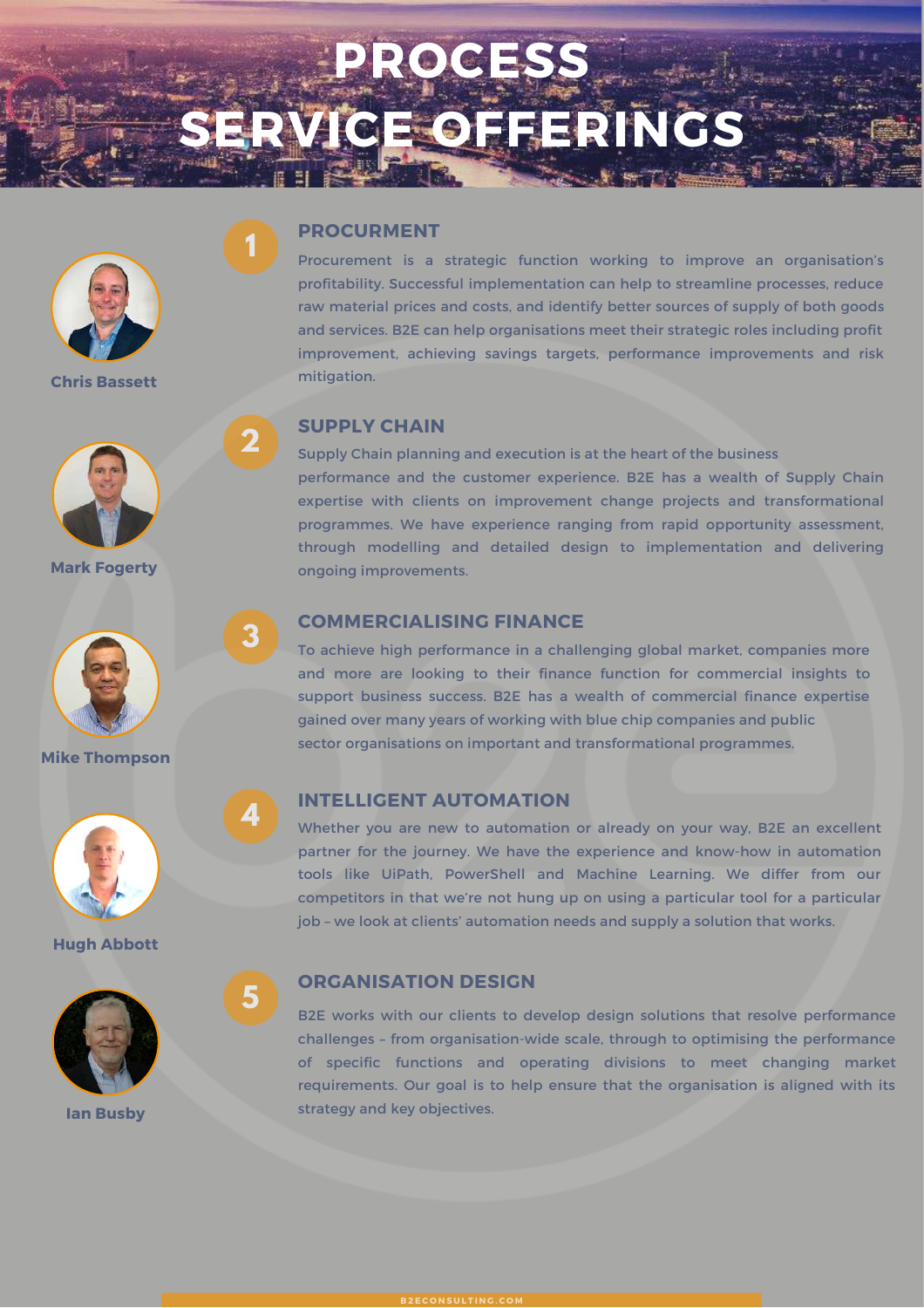# **PEOPLE CEOFFERING**



**1**

**2**

**3**

**4**

**5**

**Simon Rickman**



**Chris Roebuck**



**Tony McNeill**



**Jackie Ventom**



**Dr Kiran Chitta**

#### **DEVELOPMENT AND COACHING**

B2E has a wealth of Development & Coaching expertise gained over many years of working with our clients on important human transformational and developmental programmes. Our consultants have experience right across the talent management spectrum - talent identification, high potential leadership, coaching, career development, psychometrics, facilitation, assessment centre design and delivery, performance management and 1-2-1 feedback.

# **LEADERSHIP - SUCCESS AND PROFITABILITY**

Organisations which are seeking to transform and change while delivering their objectives often struggle to maximise their success. B2E sees the benefits of a holistic strategy which are considerable, particularly when it draws on the current

experience and knowledge held within the organisation.

# **LEARNING**

B2E has a wealth of Learning and Development expertise gained over many years of working with blue chip companies and public sector organisations on important and transformational programmes. Our consultants have experience right across the learning spectrum, including learning strategy, learning design, learning development and implementation.

# **TALENT DEVELOPMENT**

Developing internal talent can pay for itself many times over, whether directly through improvements in performance and results, or indirectly through, for example, better retention and engagement levels. The realisation that talent development requires more than simply implementing traditional learning activities is evolving. It means taking a wholistic approach to every aspect of the employee's in-work experience and enabling them to access the types of support most appropriate for them, in the moment and moving forward.

#### **ORGANISATION ARCHITECTURE**

Today's 'Fourth Industrial Revolution' is an era of digital disruption, with added political, economic, social, regulatory and environmental uncertainty. All business sectors are being affected by digitalisation, uncertainty and the constant need to 'transform', B2E believe that transformation efforts require organisational and leadership agility. Agility is the underlying adaptive capacity of the organisation and its leadership.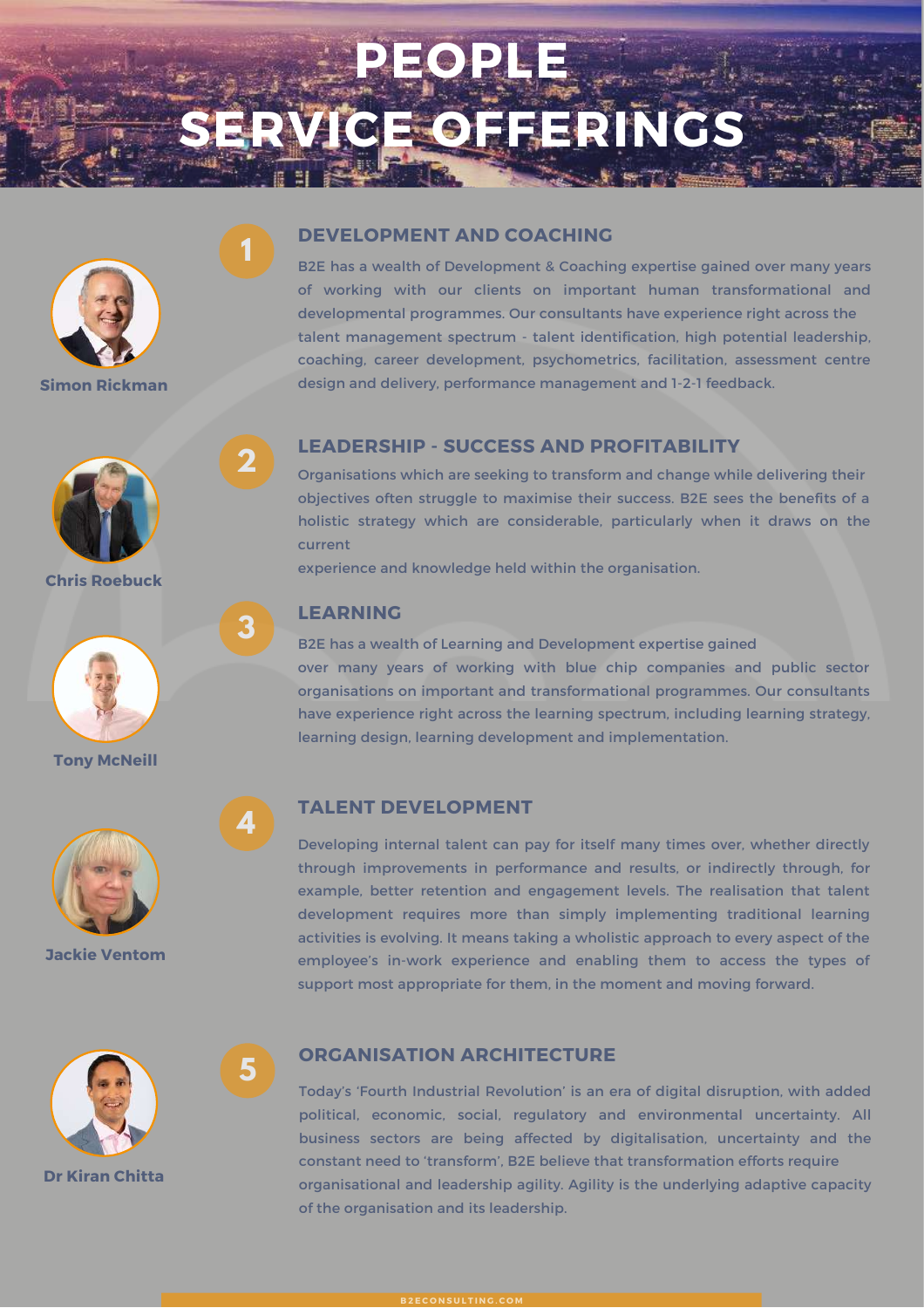# **PEOPLE SERVICE OFFERINGS**



**6**

**7**

**8**

**Paul Crick**

#### **CULTURE CHANGE PROGRAMME**

Senior leaders often create culture by their presence and authority and this culture sets the pattern and tone for all those who lead, whether formally or informally, within an organisation. Many business leaders confirm the belief that a strong organisational culture is critical to success. Yet like a wet soap bar in a bathtub, the thing we label as culture, whether it pertains to a team, a business unit or a whole organisation, can be elusive, always slipping just out of reach every time we try to grasp it.



**Liz Mayers**

### **EQUALITY, DIVERSITY AND INCLUSION IMPROVEMENT**

Extensive research has been carried out by 1000s of companies, discussing the correlation between the improved performance of an organisation and its Diversity. Whilst the percentages might vary a little, the overwhelmingly positive findings don't. There is widely published research about the numerous, direct and indirect business benefits achieved by being a Diverse organisation, such as increased productivity, performance, innovation and profit.



**Leah Tomkins**

# **LEADING WITH CARE**

TThere is no one-size-fits-all approach to being a good leader, whether goodeffective or good-ethical. Although we tend to judge our leaders in very black or white terms - as villains or heroes - in reality, leadership is a much more complex and contested grey. The solutions that work for technical processes and systems are therefore not always the most effective for the uniquely human elements of leadership. The evidence suggests that organisations thrive when their leaders show compassion, exhibit respect for others and have a strong moral compass in short, when they demonstrate that they care. This is shown consistently in the benchmark metrics of human performance, retention, engagement and wellbeing, with both direct and indirect effects on the bottom-line.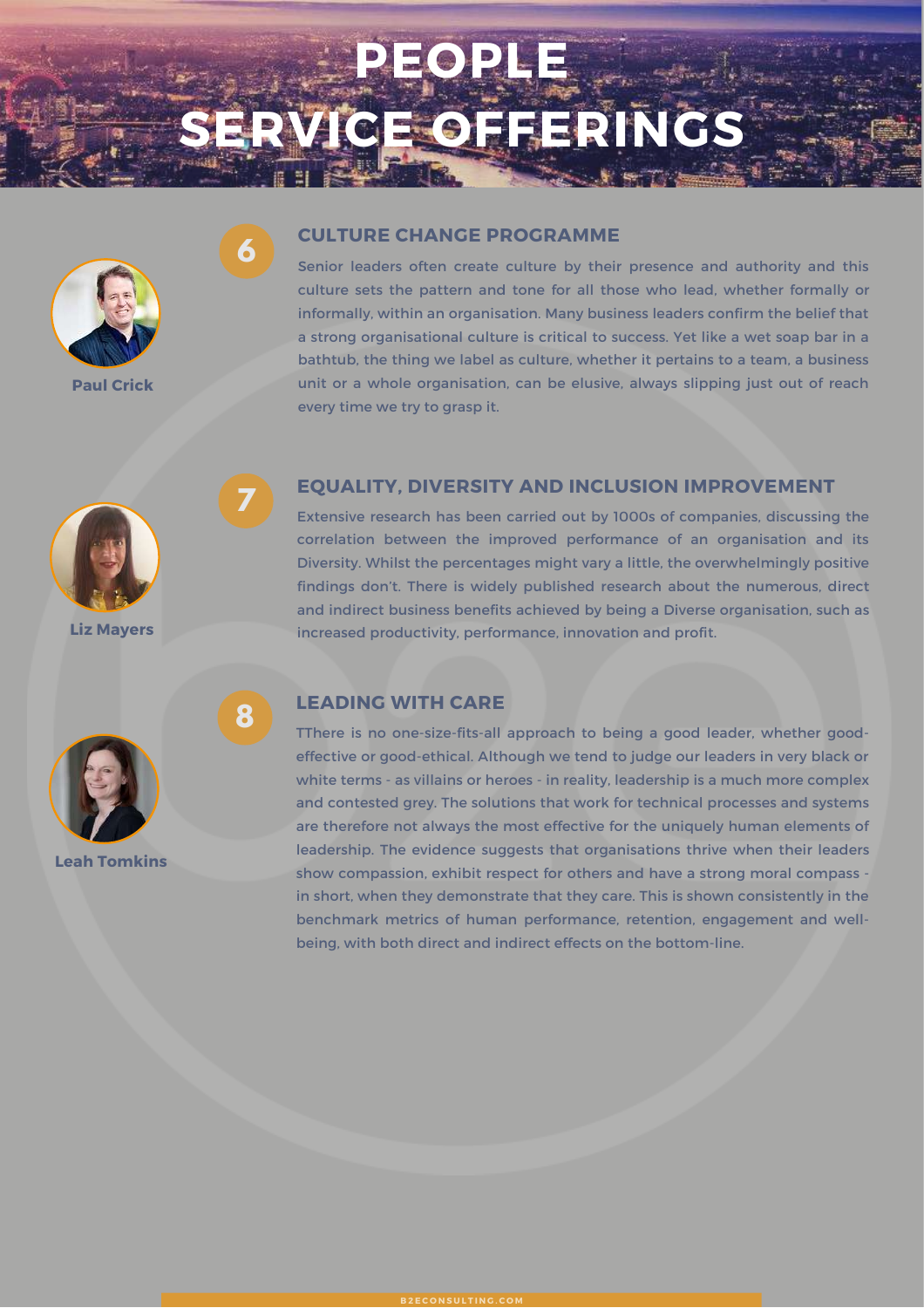# **STRATEGY SERVICE OFFERINGS**



**1**

**2**

**3**

**4**

**5**

**Andrew Turner**



**Terrence McGrane**







#### **CORPORATE STRATEGY**

The Strategic framework is at the core of all successful companies. When well executed, it acts as the touchstone for decision making and binds individuals into high performing teams and those teams into an aligned and purposeful entity. Too often, Mission, Vision and Strategy are seen as necessary tools for the board and meaningless by the employees. B2E has a wealth of Strategy expertise from working many on important and transformational programmes.

#### **INTERNAL AUDIT TRANSFORMATION**

Many internal audit functions have grown organically without an architectural blueprint in place to guide the construction of a relevant and coordinated function. This should align both Risk Management and Assurance efforts to benefit the regulatory protection of Directors and Senior Executives. B2E consultants are highly experienced in synchronising the needs of people, processes and technology to produce both value and assurance.

# **DATA STRATEGY AND ANALYTICS**

Business Intelligence and Analytics are at the heart of understanding current Business Performance, determining future activity. B2E's offering brings rich, practical experience putting insight at the heart of Business Strategy and emphasises the importance of Change Management to act on this. Our consultants bring experience in small and big data architecture. **Alex McCallum**

#### **MARKETING**

Marketing remains essential to the development of any business yet the challenge of creating a relevant marketing strategy can often seem elusive. Our marketing experts at B2E have experience from both the client and agency side in helping to identify the right marketing mix for organisations as they seek to gain <sup>a</sup> greater share of voice within their sphere of interest. **Richard Eteson**

#### **CUSTOMER AND BRAND PROPOSTION TRANSFORMATION**

Customer and Brand Proposition development and delivery is at the heart of business performance. B2E consultants have experience in both B2C and B2B, with expertise ranging from customer insight to innovation to proposition development to go to market planning and execution to customer experience.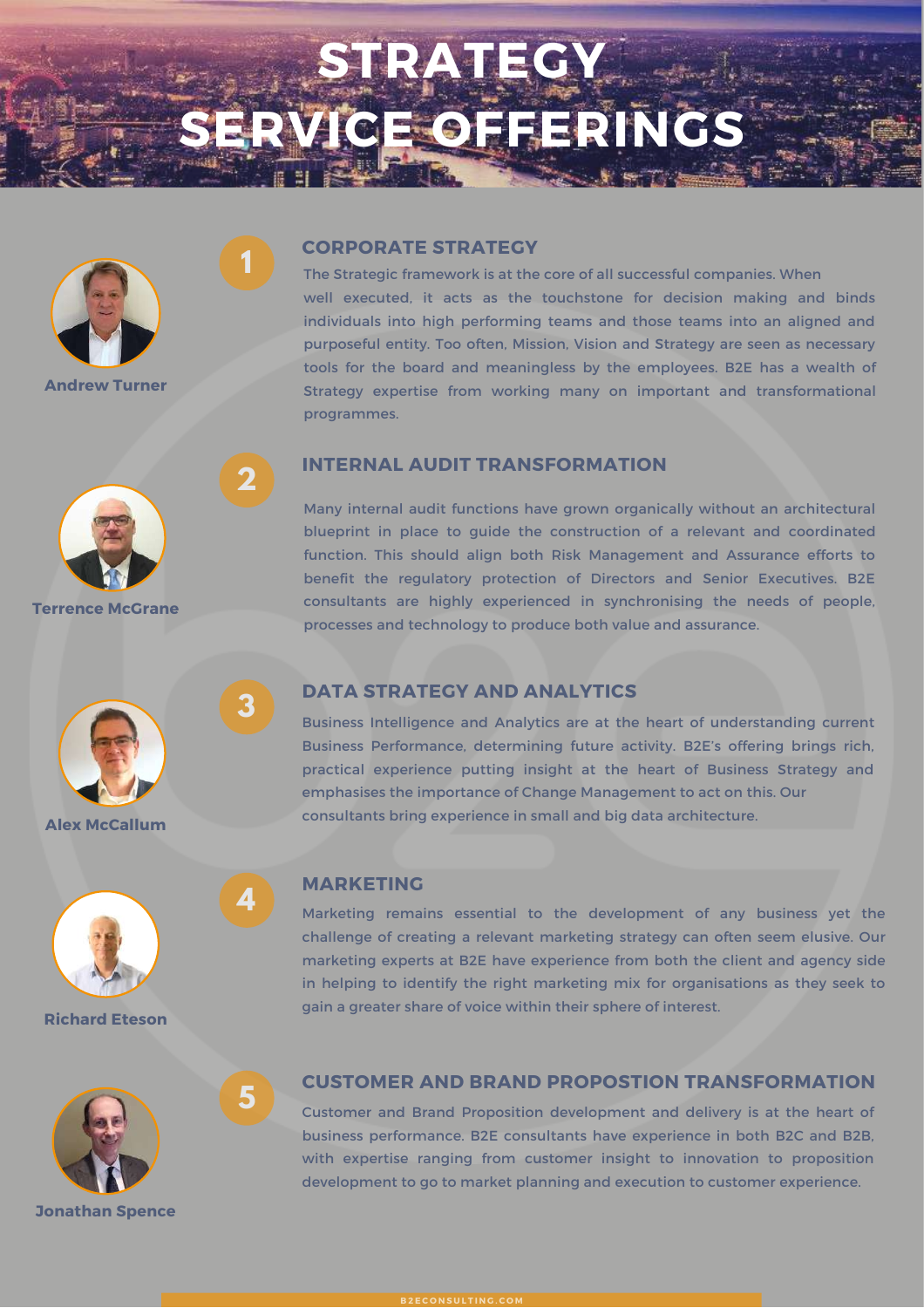# **STRATEGY SERVICE OFFERINGS**



#### **OPERATING MODEL**

All of the components of how you do business must work together to execute where your business is today, and then be recast as you seek to execute your strategy. B2E Consulting has a wealth of expertise gained over many years with Blue Chip companies on how to achieve this. No matter where you currently are or where you wish to go, we will work with you in establishing the most **Nathan Allchin appropriate path to get there.** 



**7**

**8**

**6**

**Chris Fox**



The way we approach strategy has evolved. Gone are the days of 5-year plans, cast in stone, and usually collecting dust on executives' bookshelves. Business strategy is no longer an event. It is a continuous process of sensing, anticipating, responding, reviewing and adjusting. It is a way of thinking and acting to increase focus and alignment. It provides a framework and structure within which all other organisational disciplines can operate more effectively and with the confidence that what they do is working towards common goals



**Owen Hughes**

#### **CSR AND SUSTAINABILITY**

Good Social Responsibility policies drive corporate change for the better. With well-defined objectives and measurable targets, your CSR strategy will provide the foundation for steps towards running a more sustainable and ethical business.

At B2E, we help our clients design their CSR strategy to support their business objectives and in doing so, engage the whole workforce, delivering improved productivity to help drive overall profit for the business.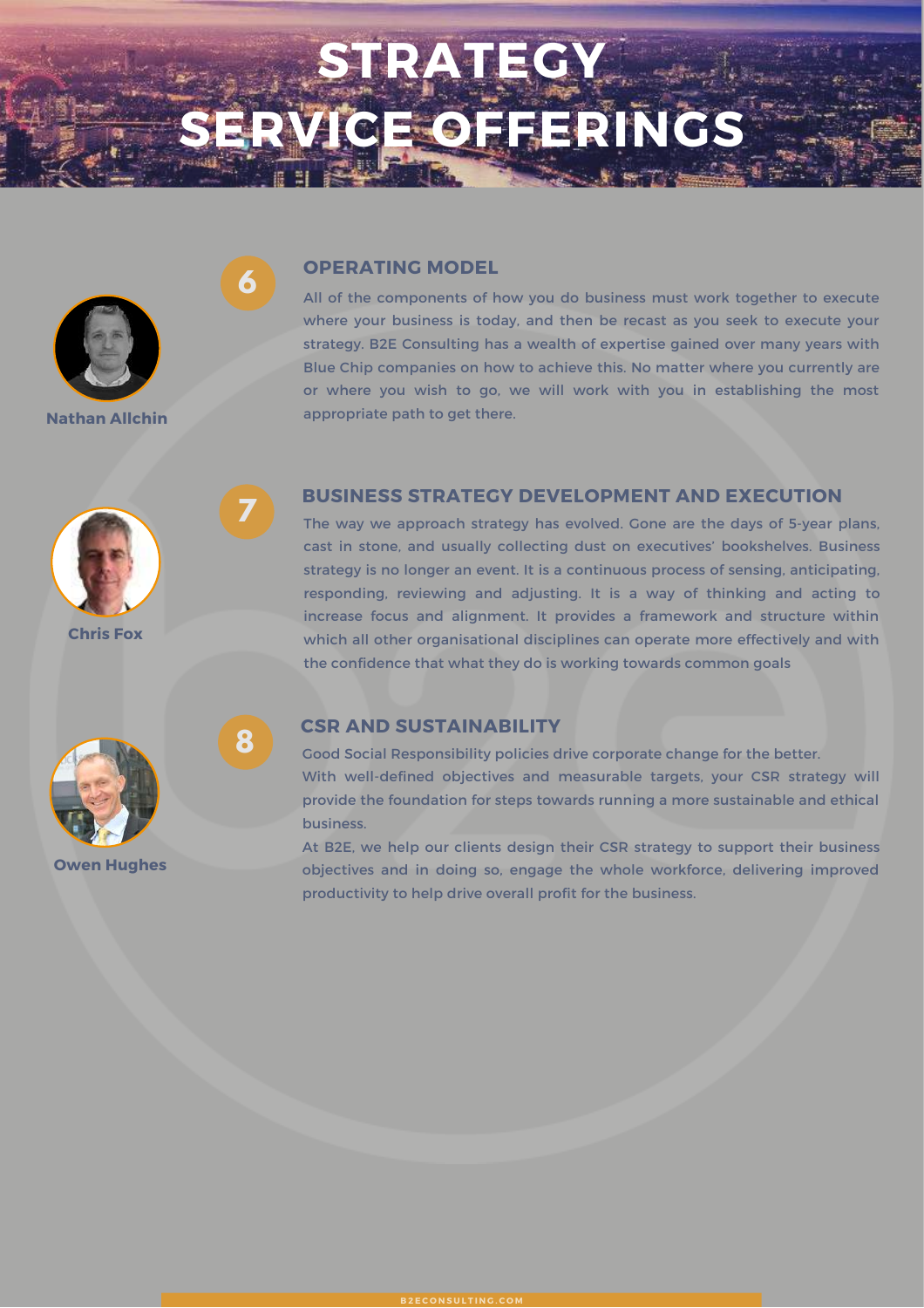# **PROGRAMME DELIVERY SERVICE OFFERINGS**



**Parry Jenkins**



**Peter Hawkings**



**Chris Wilton**

### **TROUBLE SHOOTING**

**1**

**2**

**3**

In any successful trouble-shooting venture, a sufficient grasp of the detail to fully get to grips with the issues is vital as is clarity on the agenda at board level to expedite focus on what matters the most. B2E consultants are senior practitioners who delight in the direct challenge of fixing the problem.

They are hands on, working directly with clients to bring their extensive experience to assist with diagnosis and accelerate remediation.

### **INNOVATION AND AGILITY**

Increased complexity drives higher uncertainty and accelerates the rate of change. The need for radical change and reinvention is top of mind for many executives. Some are finding that organic models borrowed from biology – embodying ideas such as holistic purpose, self-management and evolutionary change – are often very helpful. This service offering from B2E employs these organic models to foster innovation and agility at scale.

### **PROGRAMME MANAGEMENT**

Programme Management is a significant part B2E's business with expertise gained over many years of working with clients on their most important and dynamic programmes. B2E consultants have experience across a vast number of delivery types and a multitude of different sectors, from technical change programmes, through to business and organisational transformations.